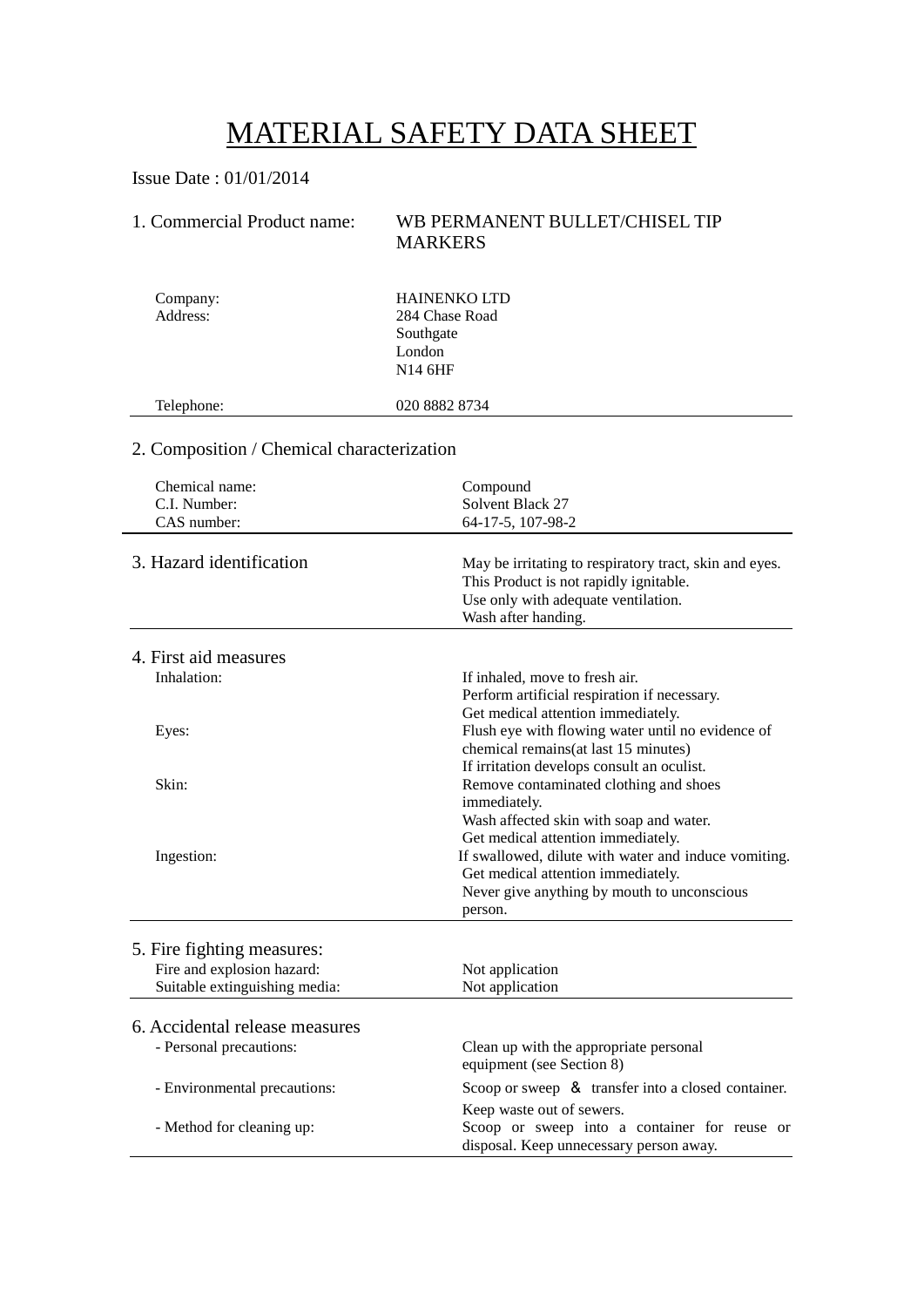#### 7. Handling and storage

 Store in cool dry place, keep container tightly closed. Do not inhale the substance and avoid contact with the skin or eyes. Wear protective clothing when handling open containers; avoid environmental pollution by handling the product carefully. Wash after handling. Use only with adequate ventilation.

## 8. Exposure control / Personal Protection

| - Respiratory Protection:               | Local exhaust ventilation                    |
|-----------------------------------------|----------------------------------------------|
| - Hand Protection:                      | Air purifying respirator<br>Rubber gloves    |
| - Eye Protection:                       | Safety goggles                               |
| - Skin Protection:                      | Impervious clothing                          |
|                                         |                                              |
| 9. Physical $&$ Chemical properties     |                                              |
| - Appearance:                           | Black. Uniform liquid                        |
| - Odour:                                | Alcohol smelling                             |
| $-pH$ :                                 | $3.0 \sim 6.5(25^{\circ}\text{C})$           |
| - Viscosity:                            | $4.0 \sim 7.0$ cPs (25°C, 60rpm)             |
| - Specific gravity:                     | $0.80 - 0.95$                                |
| - Surface tension:                      | $24.0 \sim 30.0$ dyne/cm (25°C)              |
| - Boiling point:                        | 98°C                                         |
| - Melting point:                        | $-112^{\circ}C$                              |
| - Flash point:                          | $20^{\circ}$ C                               |
| - Solubility in water:                  | Not soluble                                  |
| - Vapor density:                        | $1.8$ (Air = 1)                              |
| - Vapor pressure:                       | Not application                              |
| - Flammability:                         | Not application                              |
| - Explosive properties:                 | Not application                              |
| - Oxidizing properties:                 | Not application                              |
| 10. Stability & Reactivity              |                                              |
| Stability and reactivity:               | stable under normal condition of storage and |
|                                         | use                                          |
| Hazardous reaction:                     | none                                         |
| Hazardous decomposition products:       | none                                         |
|                                         |                                              |
| 11. Toxicological information           |                                              |
| - Actual oral toxicity:                 | no data available                            |
| - Skin irritation:                      | no data available                            |
|                                         |                                              |
|                                         |                                              |
| 12 Ecological information               |                                              |
| Elimination:                            | no data available                            |
| Behavior in environmental compartments: | no data available<br>no data available       |
| Eco toxic Reaction:                     |                                              |
| Bacteria toxicity:                      | no data available                            |
| Fish toxicity:                          | no data available                            |

#### 13. Disposal considerations

Ensure that disposal is in compliance with local, national regulations.